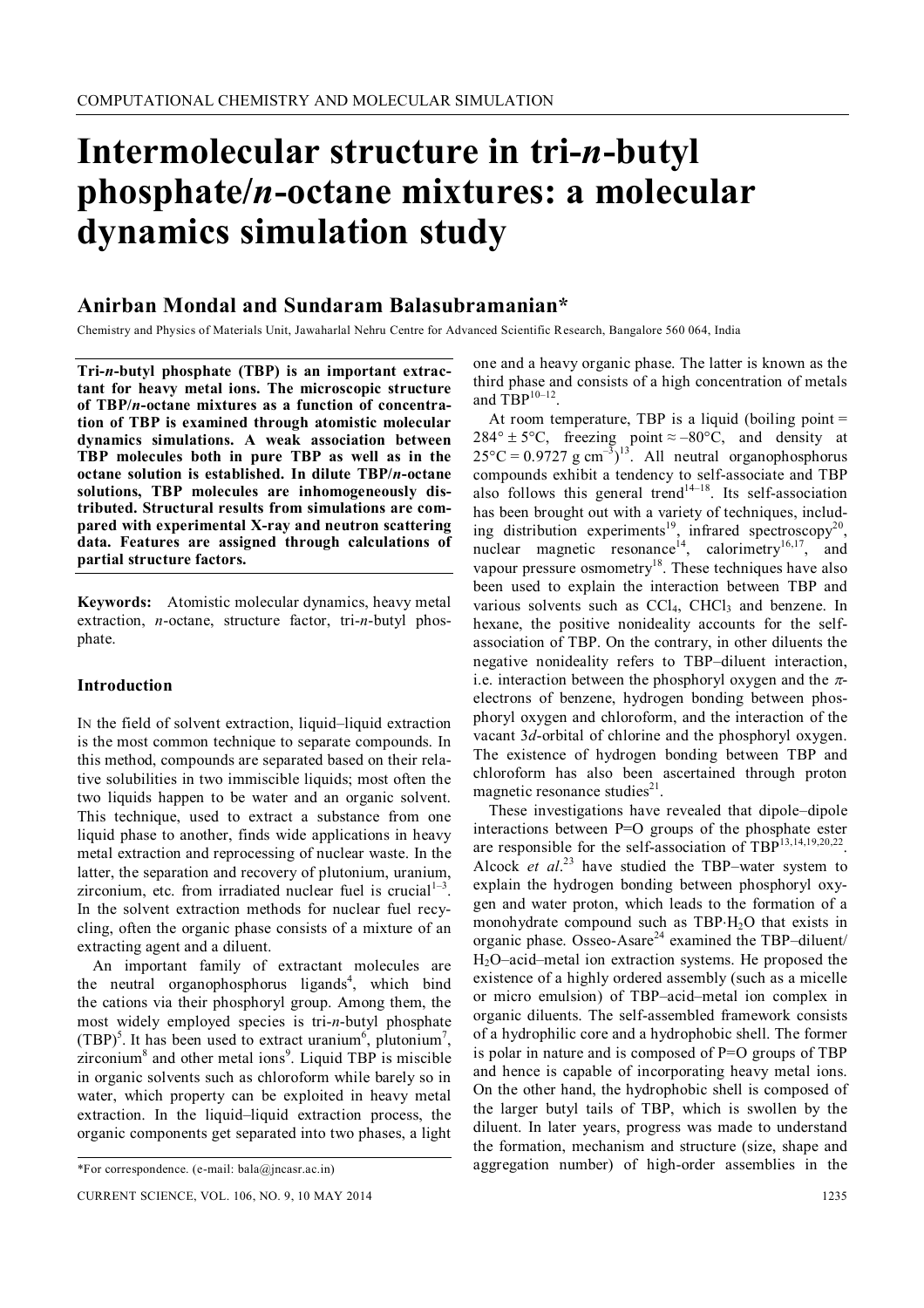organic phase by small-angle X-ray and neutron scattering (SAXS and SANS) techniques. Erlinger *et al*. <sup>25</sup> studied the microscopic structures of reverse micelles of malonamides in organic phases using the Baxter sticky hard sphere model<sup>26–28</sup>. They suggested that the van der Waals interactions between the malonamide reverse micelles in organic phase are the origin for the formation of the third phase. Since then, Chiarizia *et al.*<sup>29</sup> have studied the small-angle scattering profiles for organic phases containing TBP and heavy metal ions using the same hard sphere model. Recently, Motokawa et al.<sup>30</sup> have studied the TBP/*n*-octane systems in dry conditions (without water) to reveal the microscopic structure of TBP assemblies in a dry diluent through analysis of the SAXS and SANS profiles. They suggested a weak attraction between TBP molecules in *n*-octane to result in ellipsoidal TBP assemblies.

In recent years, molecular modelling studies have been employed to understand the fundamental molecular level behaviour of extraction systems. Molecular dynamics studies have been carried out by Wipff and co-workers to study systems such as TBP in vacuum and in chloroform<sup>31</sup>, the stoichiometry of TBP complexation in aqueous solution<sup>32</sup>, TBP complexation with uranyl nitrate and dissolution in supercritical  $CO<sub>2</sub>$  (ref. 33), the effect of TBP concentration and water acidity at the water–oil interface<sup>34</sup>, and liquid–liquid extraction of pertechnetic acid by TBP<sup>35</sup>. Almeida and co-workers have performed a series of molecular dynamics simulations to illustrate the aqueous phase complex formation process, interfacial migration and the effect of interface in promoting the formation of various complex species, and the migration of neutral species into the organic phase  $36-38$ .

To our knowledge, no simulations have been carried out for TBP in a dry diluent. In this work, we present a classical molecular dynamics simulation study of TBP in *n*-octane to provide an important glimpse into the initial state of the organic phase prior to the extraction of heavy metal ions. Anticipating our results, we find the weak aggregation of TBP molecules leading to the formation of a dimer in which the P=O vectors of neighbouring molecules are either antiparallel or perpendicular to each other. The calculated scattering profiles as a function of concentration of diluent compare well with the experimental data of Motokawa *et al*. 30 .

# **Computational details**

A schematic of the TBP molecule is shown in Figure 1. Classical molecular dynamics simulations were performed on TBP/*n*-octane solutions over the entire range of mole fractions. Densities of pure systems calculated from these simulations agree well with experiments<sup>39,40</sup>. Initial simulations were carried out on small system sizes (containing a maximum of 400 TBP molecules and 1500

*n*-octane molecules) to try and understand the solution and to identify the length scale of emerging intermolecular correlations. Larger system sizes were required as TBP molecules were seen to aggregate in *n*-octane. Results from these larger simulations are reported here. Volume fractions studied along with the number of molecules employed are shown in Table 1.

An all-atom model based on the OPLS (optimized potentials for liquid simulations) force field developed by Cui *et al*. <sup>41</sup> was used for TBP, whereas for *n*-octane the TraPPE united atom model was used<sup>42</sup>. Initial configurations were generated using the Packmol software package<sup>43</sup>. Equations of motion were integrated with the velocity Verlet algorithm with a time step of 0.5 fs. A cut-off of 15 Å was chosen for calculating pairwise interactions in real space. Long-range electrostatic interactions were computed using the particle–particle particle– mesh solver with a precision of  $10^{-5}$ . The non-bonded interactions calculated for a pair of atoms in TBP separated by three bonds (1–4 interaction) were applied with scaling factors 1/2 and 1/1.2 for van der Waals and electrostatics respectively. The parameters for cross interactions between different molecular species (atomic groups) were derived using the standard Lorentz–Berthelot rules. Three-dimensional cubic periodic boundary conditions were applied. Tail corrections to the energy and pressure were applied.



**Figure 1.** Schematic of tri-*n*-butyl phosphate (TBP). The oxygen atom double bonded to phosphorus is of type O2, while the singlebonded one is of type OS. Carbon and hydrogen atoms on two alkyl tails are not shown for clarity.

**Table 1.** Summary of different systems studied

| Volume fraction of tri- <i>n</i> -butyl<br>phosphate $(TBP; % )$ | No. of TBP<br>molecules | No. of <i>n</i> -octane<br>molecules |
|------------------------------------------------------------------|-------------------------|--------------------------------------|
| 100                                                              | 2000                    | $\Omega$                             |
| 90                                                               | 1800                    | 334                                  |
| 75                                                               | 1500                    | 835                                  |
| 50                                                               | 1000                    | 1670                                 |
| 25                                                               | 500                     | 2505                                 |
| 10                                                               | 200                     | 3006                                 |
| 0                                                                | 0                       | 500                                  |

#### 1236 CURRENT SCIENCE, VOL. 106, NO. 9, 10 MAY 2014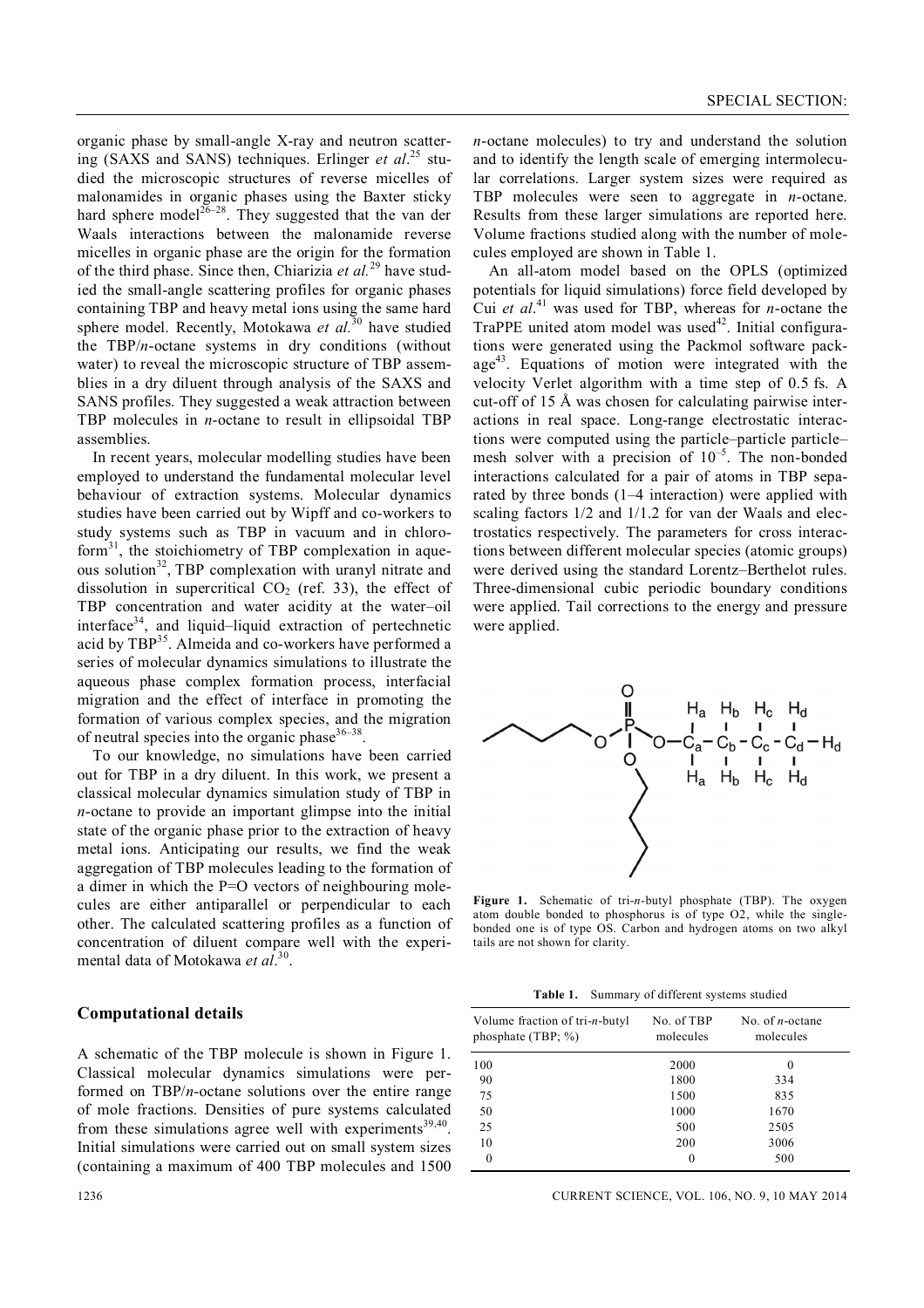Classical molecular dynamics simulations at constant number of molecules and constant temperature of 298 K were performed. Temperature and pressure of the systems were maintained at 298 K and 1 atm using the Nóse– Hoover thermostat and barostat respectively, with a damping factor of 1 ps. Initial configurations were relaxed using standard energy minimization methods. Constant pressure and constant temperature ensemble (NPT) simulations were carried out on these energy-minimized configurations until the volume equilibrated. The final coordinates of the NPT run were used as initial configuration for the constant-volume and constant-temperature (NVT) ensemble runs for further equilibration over 8 ns. Finally, for each concentration, an analysis run was generated for 5 ns in which configurations were stored every 0.25 ps. Simulations were carried out using the LAMMPS software package<sup>44</sup>. All systems were visualized using  $VMD<sup>45</sup>$ .

Partial pair correlation functions were obtained with a bin width of 0.02 Å for all distinct pairs of atom types, up to a distance of half the box length. These partial pair correlation functions were then used to obtain the isotropic partial structure factors.

The isotropically averaged partial structure factor between a pair of atom types  $\alpha$  and  $\beta$  is given by<sup>46</sup>

$$
S_{\alpha\beta}(q) = \delta_{\alpha\beta} + 4\pi \sqrt{\rho_{\alpha}\rho_{\beta}} \int_{0}^{\infty} r^{2} [g_{\alpha\beta}(r) - 1] \frac{\sin(qr)}{qr} dr, (1)
$$

where  $\rho_{\alpha} = N_{\alpha}/V$ .  $N_{\alpha}$  is the number of atoms of type  $\alpha$ and  $V$  the volume of the system,  $\delta$  the Kronecker delta function and  $g(r)$  is the pair correlation function. The upper limit in the integral was replaced with half the box length. The total X-ray structure factor is defined as

$$
S(q) = \sum_{\alpha} \sum_{\beta} c_{\alpha\beta} \frac{f_{\alpha}(q) f_{\beta}(q)}{\langle f(q) \rangle^2} S_{\alpha\beta}(q),
$$
 (2)

where  $c_{\alpha}$  is the concentration of atom type  $\alpha$  in the system.  $f_{\alpha}$  is the form factor of the atom type  $\alpha$  and  $\langle f(q) \rangle = \sum_{\alpha} c_{\alpha} f_{\alpha}(q).$ 

The minimum value of  $q$  in our calculation was set by the linear dimension of the simulation box. The box length for all of our large systems was in the neighbourhood of 96 Å. Therefore, the lowest value of *q* was around  $0.065 \text{ Å}^{-1}$ . The X-ray form factors for all atom types were obtained from the NIST X-Ray Form Factors, Attenuation and Scattering Tables<sup>47,48</sup>. The values of form factors for each atom type are needed at integral multiples of the smallest *q*, which depends on the length of the simulation box. The values of form factors obtained from the tables<sup>47,48</sup> were linearly interpolated to obtain form factors at the desired *q* values.

The total neutron structure factor was also obtained from the partial pair correlation functions. Here, the *q*-independent neutron scattering length of all the different atom types replaces the atom form factors described above. These scattering lengths were obtained from NIST Neutron scattering lengths and cross-sections Table<sup>47,48</sup>. Hydrogen possesses a large incoherent scattering crosssection; thus, scattering experiments have been carried out in perdeuterated octane<sup>30</sup>. In order to compare against these experiments, we too have considered perdeuterated *n*-octane molecules in our calculations for the scattering profiles, while maintaining hydrogens in case of alkyl tails in TBP.

The total X-ray and neutron scattering intensities were calculated as the square of total structure factors for both X-ray and neutron scattering; no other correction factors were included in the calculation.

#### **Results and discussion**

# *Mass density*

All simulations described were carried out at 298 K. The mass density of the systems was obtained from the converged volume during the constant NPT run. The density of pure TBP converged to 0.9750 g/cc as against the experimental value<sup>39</sup> of 0.9708 g/cc, whereas for *n*-octane it was 0.7043 g/cc as against the experimental value<sup>40</sup> of 0.7032 g/cc. Densities of the systems are provided in Table 2.

#### *Radial distribution function*

The radial distribution functions (RDFs) between atoms belonging to different molecules were calculated. The polar core of TBP consists of phosphorus, doubly-bonded oxygen (O2 type) and three singly-bonded oxygens (OS type), while the butyl tail forms the non-polar part of the molecule. Thus the pair correlation functions between phosphorus–phosphorus, phosphorus and the two different oxygen types can aid us with an understanding of the organization of these molecules. Another pair correlation function between phosphorus and the terminal carbon (of type  $C_d$ ) of the butyl tail was also calculated in order to see how the butyl tails are distributed around the phosphorus atom.

**Table 2.** Calculated density values of TBP/*n*-octane solutions at 298 K

| System $(\%$ TBP) | Density $(g/cc)$ |
|-------------------|------------------|
| 100               | 0.975            |
| 90                | 0.951            |
| 75                | 0.914            |
| 50                | 0.850            |
| 25                | 0.781            |
| 10                | 0.756            |
|                   | 0.704            |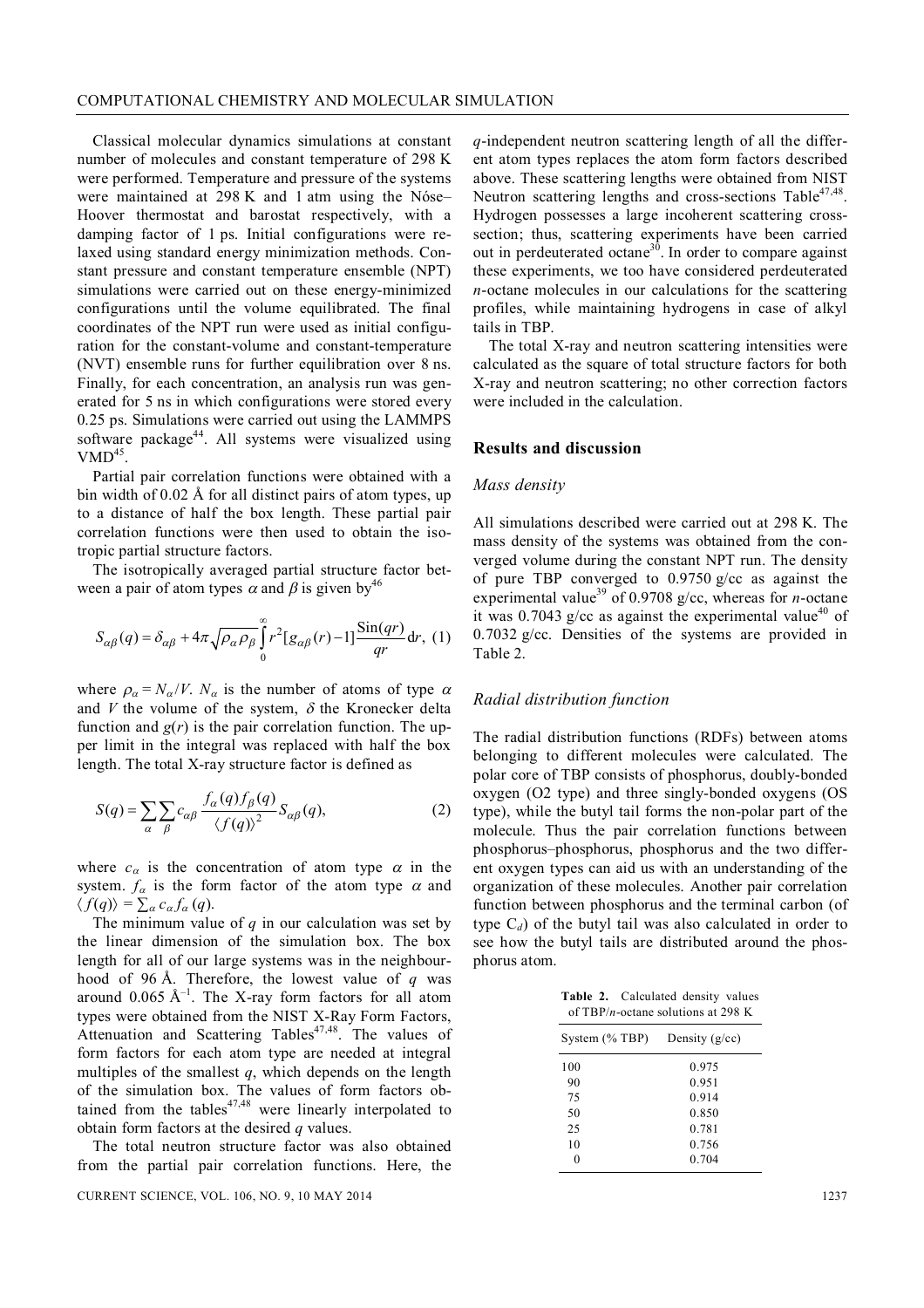The P–P radial distribution function (Figure 2) shows a broad peak starting at around 6 Å. A close examination reveals the existence of a shoulder at 4.5 Å whose intensity increases with TBP concentration. Near neighbour phosphorus atoms could be distributed around a phosphorus atom in two different orientations. Due to the presence of large butyl groups, it is difficult for two phosphorus atoms belonging to two different TBP molecules to approach each other from the hydrophobic side. Instead, they approach each other from the P=O direction; it is likely that intermolecular dipole–dipole interactions between the two P=O groups aid in this process. We shall discuss the orientational preferences further in the next section. The integral of the P–P  $g(r)$  up to the first coordination shell provides the coordination numbers which are listed in Table 3.

A maximum of two TBP molecules can be present within the first neighbour shell of a given TBP; however, the coordination number decreases rapidly with decreasing TBP concentration in *n*-octane. This observation is consistent with analyses of X-ray and neutron scattering  $data^{30}$ .

The P–O2 radial distribution function is shown in Figure 3. Three main features can be observed within the first coordination shell. The closest distance between phosphorus and oxygen (O2) is determined by the first shoulder in the P–P RDF, which is present at 4.5 Å. Given that the  $P=O$  bond length is 1.48 Å, we can expect a similar shoulder in the P–O2  $g(r)$  at around 3 Å.

**Table 3.** P–P coordination numbers calculated at the minimum of the first peak in the corresponding P–P pair correlation function

| System $(\%$ TBP) | Coordination number |  |
|-------------------|---------------------|--|
| 100               | 2.05                |  |
| 90                | 1.87                |  |
| 75                | 1.59                |  |
| 50                | 1.05                |  |
| 25                | 0.52                |  |
| 10                | 0.23                |  |



**Figure 2.** Intermolecular pair correlation function between pairs of atoms P–P located on two TBP molecules. Volume fraction of TBP is displayed in the legend. Features beyond 12 Å are not shown for clarity.

Indeed, such a feature is present at 3.1 Å in Figure 3. Following the same line of thought, we can see the subsequent shoulder in the P–O2 RDF at around  $4.5 \text{ Å}$ , which is likely to be related to the peak present in the P–P RDF at 6 Å. These observations hint at the likely orientation of the P=O bond vectors, which we take up in detail later.

Figure 4 shows how the oxygen atoms (OS) are distributed around the phosphorus atom in two different TBP molecules. The butyl tails are free to rotate and can fold onto themselves (various conformations) as well. As mentioned earlier, they inhibit the phosphorus atoms to approach directly along their direction. However, the P=O vector can have two different orientations, perpendicular and anti-parallel. When the P=O vectors lie perpendicular to each other, the distance between phosphorus and oxygen atom (OS) can have two different values. Phosphorus–oxygen (OS) pairs have their closest distance at around 4  $\AA$  and another clear shoulder at around 5.5 Å. But, in the perpendicular orientations of P=O vectors, the double-bonded oxygen atoms (O2) come close to each other, while the single-bonded oxygens (OS) atoms containing the butyl tails remain separated by a large distance. Hence, the distance between phosphorus and oxygen (OS) atoms increases in this orientation. Thus, when P=O vectors are anti-parallel to



**Figure 3.** Intermolecular pair correlation function between pairs of atoms P–O2 on two TBP molecules.



**Figure 4.** Intermolecular pair correlation function between pairs of atoms P–OS on two TBP molecules.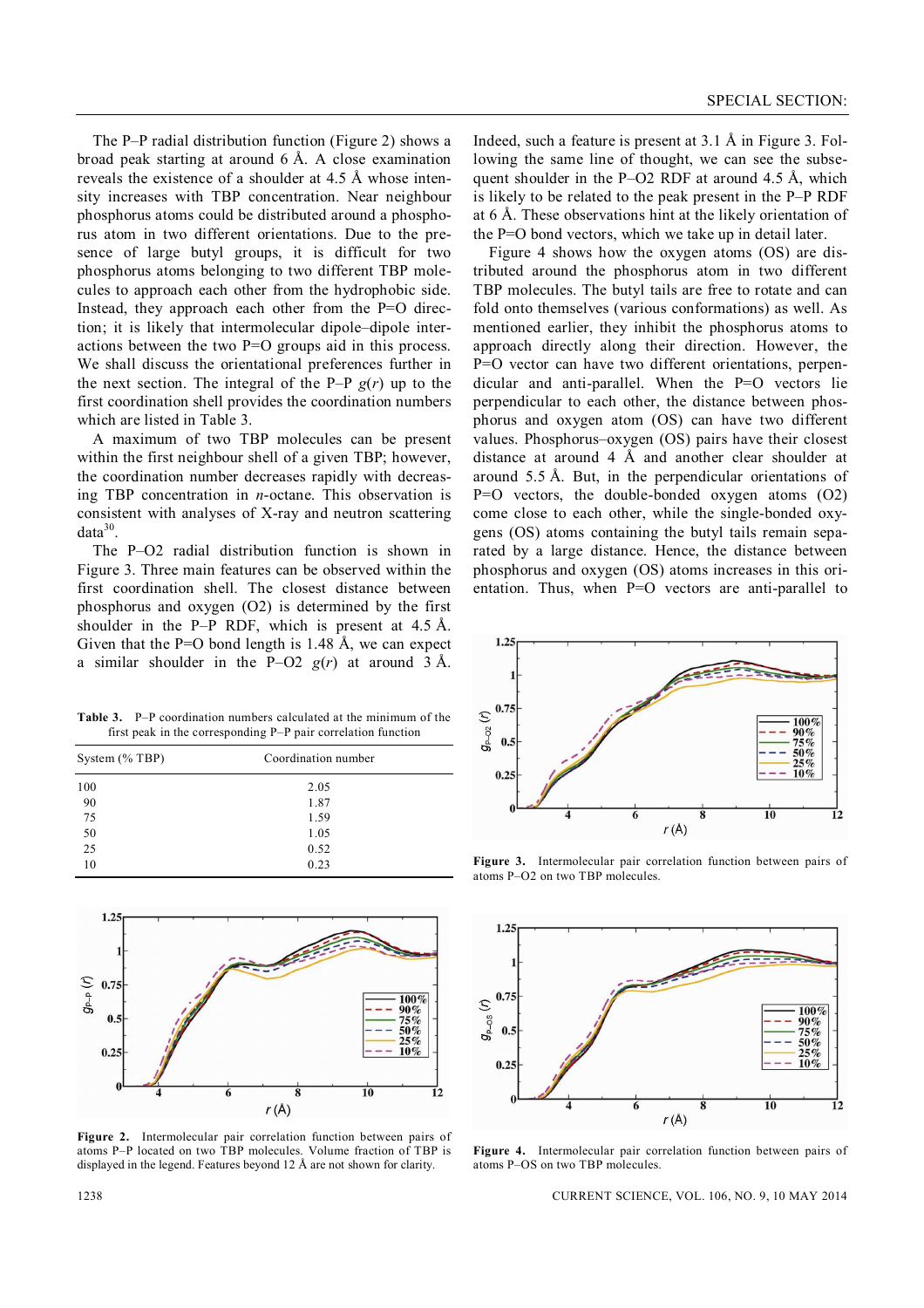each other, a broad peak at around 9 Å distance in the P–OS radial distribution function is obtained.

The intermolecular  $P-C_d$  radial distribution function is shown in Figure 5. Compared to other radial distribution functions, it possesses sharper features. The first peak appears at 4.7 Å and the first neighbour shell ends at around 7 Å with a coordination number of two in the pure TBP system. The coordination number decreases with decrease in the volume fraction of TBP.

The summary of these observations is that two TBP molecules self-associate and the oligomer size is not larger than a dimer either in pure liquid TBP or in TBP– *n*–octane solutions.

Although the association between TBP molecules is weak (as indicated by the rather small value of two for the P–P coordination number in pure liquid TBP), TBP– TBP association is present even upon dilution by *n*octane. In Table 3, we observed the reduction in P–P contacts with decrease in the concentration of TBP, as expected. Is the decrease commensurate to that in the mole fraction of TBP? In Figure 6, we plot the P–P coordination number against the mole fraction of TBP in the TBP/*n*-octane solutions. The coordination number is normalized by its value in pure liquid TBP. It increases



**Figure 5.** Intermolecular pair correlation function between pairs of atoms P– $C_d$  on two TBP molecules.  $C_d$  refers to the terminal carbon atom of butyl tail.



**Figure 6.** Normalized first coordination number between P and P in TBP/*n*-octane solutions.

CURRENT SCIENCE, VOL. 106, NO. 9, 10 MAY 2014 1239

monotonically, as expected. The ratio of this quantity to the mole fraction can be expected to be unity and independent of mole fraction, if TBP molecules were homogenously distributed in the solution. The actual behaviour of this ratio shown in Figure 6 suggests that at small fractions of TBP, there is a clear aggregation of TBP molecules in TBP/*n*-octane solutions.

# *Spatial distribution functions*

The density distribution of atoms in three-dimensional space can be obtained from the spatial distribution functions (SDFs). We have calculated the SDF of phosphorus atoms around the centre of TBP and the same is shown in Figure 7 at an isosurface value of 0.0031  $A^{-3}$ , which is



**Figure 7.** Spatial distribution function of phosphorus atoms around the centre of TBP in pure liquid TBP. Colours: Phosphorus – black, oxygen – red, carbon – cyan, hydrogen – orange. Grid size is 1 Å.



**Figure 8** Total X-ray scattering intensity calculated from simulation for TBP/*n*-octane solutions.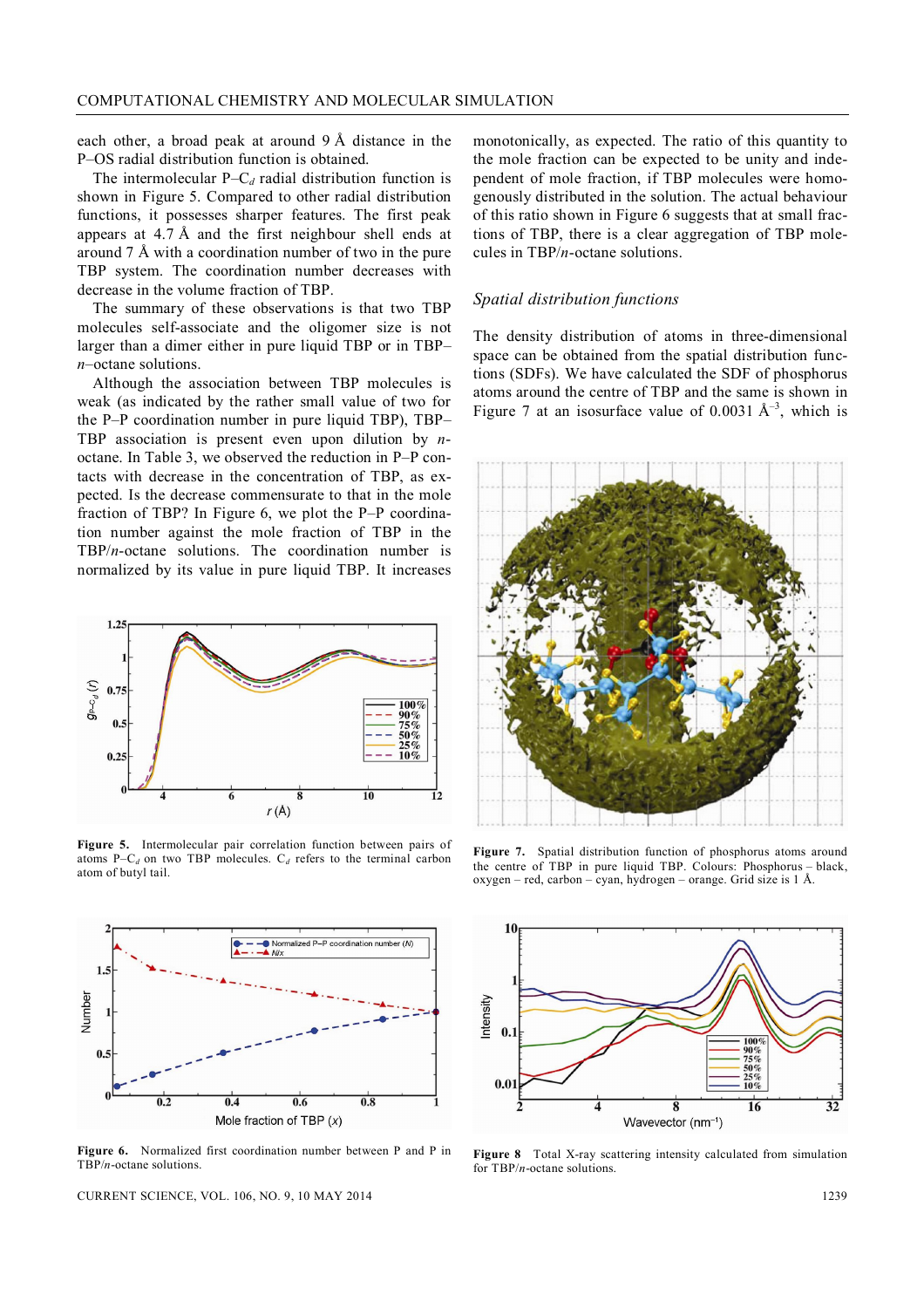larger than the mean number density of TBP in pure liquid TBP  $(0.0022 \text{ Å}^{-3})$ . Various features observed in the radial distribution functions can be understood from the SDF. The shoulder at around 4.5 Å in the P–P  $g(r)$  is due to those TBP molecules that approach each other along the P=O direction. As the large, flexible butyl tails inhibit the close approach of two TBP molecules, phosphorus atoms were found to be separated by a larger distance on the hydrophobic side.

# *Small angle scattering*

Small angle neutron (or X-ray) scattering is a useful tool to study aggregation phenomena<sup>49</sup>. Figure 8 presents the total X-ray scattering intensity calculated from simulations at various compositions, while Figure 9 exhibits the same for neutron scattering. The results compare well against recent scattering experiments<sup>30</sup> and reproduce subtle features observed as a function of concentration of TBP. At TBP fractions of 10% and 20%, no peak can be found at  $q = 6.5$  nm<sup>-1</sup>, consistent with the experimental data<sup>30</sup>. However, a feature appears at this wave vector for concentrations beyond 50% volume fraction of TBP and whose intensity increases with TBP fraction. The position



**Figure 9.** Total neutron scattering intensity calculated from simulation for  $TBP/n$ –octane–d<sub>18</sub> solutions.



**Figure 10.** Neutron weighted partial structure factors calculated from simulation for pure liquid TBP.

of the main peak at  $6.6 \text{ nm}^{-1}$  shifts marginally to larger wave vector values with increasing TBP concentration. It corresponds to a correlation length of 0.95 nm. The origin of this peak can be understood through an examination of the weighted partial structure factors.

Figure 10 shows a few significant neutron weighted partial structure factors for TBP/*n*-octane systems in the small *q* range. Partial structure factors which are not displayed in Figure 10 are either featureless in this wave vector region, or have relatively low intensities. The  $6.6$  nm<sup>-1</sup> feature is predominantly contributed by the proton (rather deuterium) and OS–deuterium pairs. It points to a partial aggregation of the butyl tails of neighbouring TBP molecules. The  $14 \text{ nm}^{-1}$  feature, corresponding to a length scale of 0.45 nm, is contributed by pairs of carbon atoms in the tail. The distance correlates well with the expected intermolecular alkyl group separation in liquid *n*-alkanes. The weak assembly between TBP molecules can be driven by dipole–dipole interactions between P=O groups as well as by tail–tail van der Waals interactions. This result is consistent with experimental data which suggest the formation of TBP dimer in dry  $n$ -octane<sup>30</sup>.

Two more peaks are present, at  $14.5$  and at  $29.5$  nm<sup>-1</sup> in both X-ray and neutron scattering intensities at all TBP fractions. They arise from the intramolecular geometry of TBP and *n*-octane and hence are unimportant in the current study.

#### *Orientation of TBP molecules*

As discussed earlier, a small shoulder at around 4.5 Å along with a broad peak starting from 6.5 Å and running up to 11 Å was observed in the P–P *g*(*r*). This observation suggests two different ways by which two TBP molecules approach each other. Following this idea, we have calculated the angle distribution between P=O vectors of two neighbouring TBP molecules, which is shown in Figure 11.

The P=O vectors of two neighbouring TBP molecules are distributed in two different orientations. A fraction of



Figure 11. Distribution of angle between P=O vectors of two different TBP molecules present within 4.5 Å.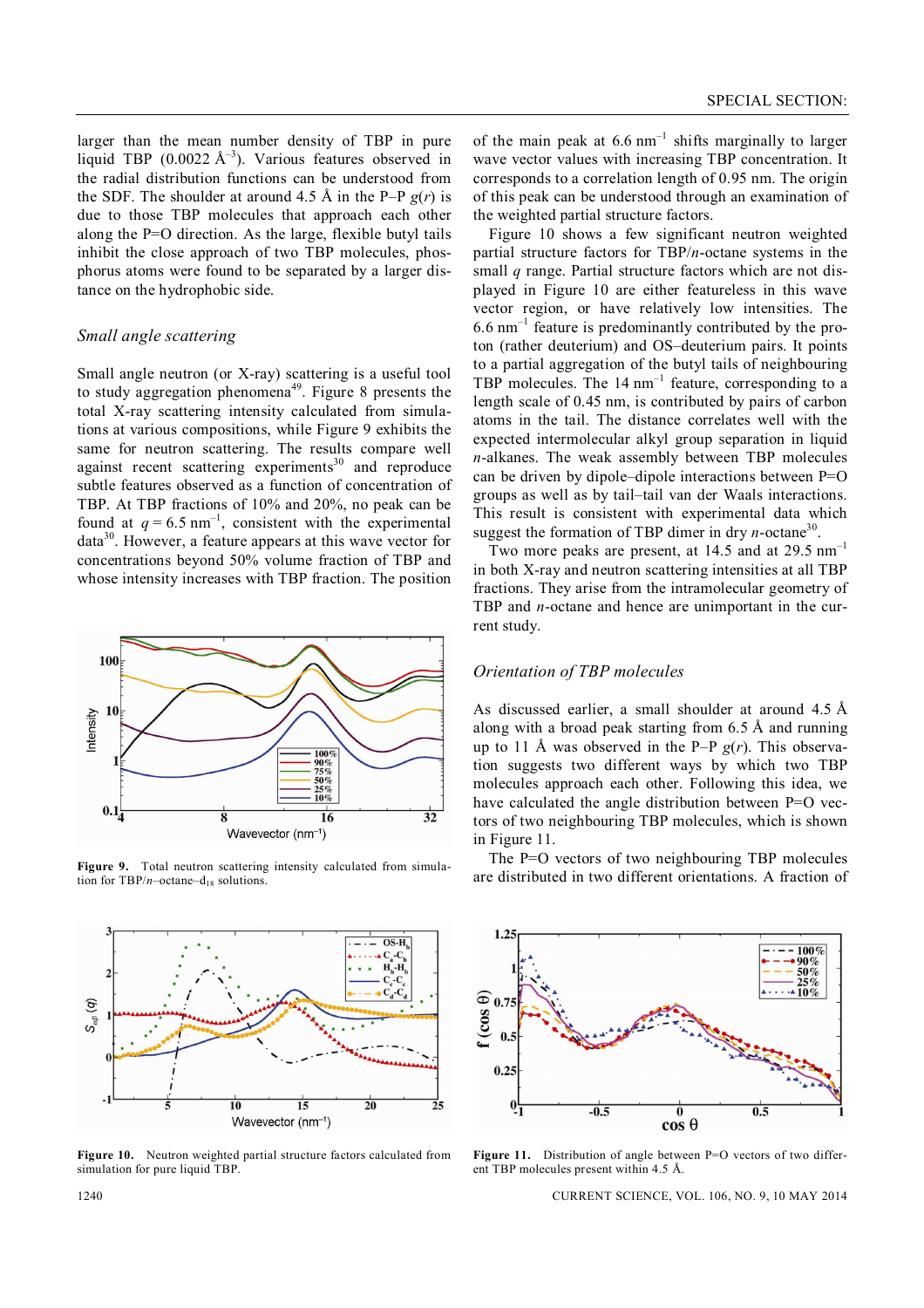

Figure 12. Two most probable orientations of P=O vectors in two different TBP molecules taken from MD simulation of liquid TBP.

neighbours is oriented with their P=O vector nearly perpendicular to each other, while a significant fraction is oriented with this angle being around  $145^{\circ}$  or more. Figure 12 shows snapshots of TBP molecules taken from the simulations at these two orientations.

# **Conclusion**

Atomistic molecular dynamics simulations have been performed to understand the microscopic structure of TBP/*n*octane mixtures. Wide and small angle X-ray and neutron scattering functions were calculated and compared with experimental data $3^0$ . The computed results match the experiments closely and offer microscopic insights into the organization of TBP molecules in *n*-octane. In particular, we observe the formation of weak TBP assemblies, each containing approximately two TBP molecules oriented such that their P=O bond vectors are either nearly perpendicular or anti-parallel to each other.

The small angle X-ray and neutron profiles exhibit a peak at  $6.5 \text{ nm}^{-1}$ , whose intensity is significant at large TBP fractions. Partial structure factors demonstrate this peak to arise from tail–tail interactions at length scales of around 1.0 nm. Weak dipole–dipole interaction between the P=O groups and relatively stronger van der Waals interactions between the alkyl groups are responsible for the aggregation of TBP molecules in the pristine liquid as well as in the dry *n*-octane solutions. In particular, we observe signatures of inhomogenous distribution of TBP molecules in *n*-octane at dilute concentrations. The P–P coordination number at such concentrations is about 50% higher than what is expected from a homogenous distribution of TBP molecules in solution.

These results indicate that favourable interactions between TBP molecules in dry *n*-octane are distinctive to the results obtained for TBP reverse micelles, including water, nitric acid or heavy metal ions in their cores<sup>24</sup>. In the absence of water, TBP molecules do not form aggregates larger than a dimer. These structural features of TBP/*n*-octane mixtures should be useful for the future

investigation of TBP reverse micelles incorporating heavy metal ions.

- 1. Chiarizia, R., Jensen, M. P., Borkowski, M., Ferraro, J. R., Thiyagarajan, P. and Littrell, K. C., Third phase formation revisited: the U (VI), HNO3-TBP, dodecane system. *Solvent Extr. Ion Exchange*, 2003, **21**, 1–27.
- 2. Chiarizia, R., Nash, K. L., Jensen, M. P., Thiyagarajan, P. and Littrell, K. C., Application of the baxter model for hard spheres with surface adhesion to SANS data for the U(VI)-NO<sub>3</sub>, TBP-ndodecane system. *Langmuir*, 2003, **19**, 9592–9599.
- 3. Panja, S., Mohapatra, P., Tripathi, S., Gandhi, P. and Janardan, P., A highly efficient solvent system containing {TODGA} in room temperature ionic liquids for actinide extraction. *Sep. Purif. Technol.*, 2012, **96**, 289–295.
- 4. Lo, C. T., Baird, M. H. I. and Hanson, C., *Handbook of Solvent Extraction*, Wiley, New York, 1983.
- 5. Tedder, D. W., Schultz, W. W., Navratil, Z. D. and Kertes, A. S., In *Science and Technology of Tributyl Phosphate*, CRC Press, Boca Raton, 1991, pp. 35–70.
- 6. Zilberman, B., Fedorov, Y., Kopyrin, A., Arkhipov, S., Blazheva, I. and Glekov, R., Extraction of U (IV) and U (VI) with 30% tributyl phosphate under conditions of formation of the second organic phase. *Radiochemistry*, 2001, **43**, 172–176.
- 7. Plaue, J., Gelis, A., Czerwinski, K., Thiyagarajan, P. and Chiarizia, R., Small-angle neutron scattering study of plutonium third phase formation in 30% TBP/HNO3/alkane diluent systems. *Solvent Extr. Ion Exchange*, 2006, **24**, 283–298.
- 8. Chiarizia, R., Jensen, M. P., Rickert, P. G., Kolarik, Z., Borkowski, M. and Thiyagarajan, P., Extraction of zirconium nitrate by TBP in *n*-octane: influence of cation type on third phase formation according to the 'sticky spheres' model. *Langmuir*, 2004, **20**, 10798–10808.
- 9. Nave, S., Mandin, C., Martinet, L., Berthon, L., Testard, F., Madic, C. and Zemb, T., Supramolecular organisation of tri-*n*butyl phosphate in organic diluent on approaching third phase transition. *Phys. Chem. Chem. Phys*., 2004, **6**, 799–808.
- 10. Vasudeva Rao, P. R. and Kolarik, Z., A review of third phase formation in extraction of actinides by neutral organophosphorus extractants. *Solvent Extr. Ion Exchange*, 1996, **14**, 955–993.
- 11. Ellis, R. J. and Antonio, M. R., Coordination structures and supramolecular architectures in a cerium(III)-malonamide solvent extraction system. *Langmuir*, 2012, **28**, 5987–5998.
- 12. Verma, P. K., Pathak, P. N., Mohapatra, P. K., Aswal, V. K., Sadhu, B. and Sundararajan, M., An insight into third-phase formation during the extraction of thorium nitrate: evidence for aggregate formation from small angle neutron scattering and validation by computational studies. *J. Phys. Chem. B*, 2013, **117**(33), 9821–9828.
- 13. Burger, L. L., Schulz, W. W. and Navratil, J. D., In *Science and Technology of Tributyl Phosphate*, CRC Press, Boca Raton, 1984, p. 25.
- 14. Petkovic, D. M., Kezele, B. A. and Rajic, D. R., Dipole moments of some neutral organic phosphates. *J. Phys. Chem.*, 1973, **77**, 922–924.
- 15. Petkovic, D. M. and Maksimovic, Z. B., On association of trialkyl phosphates. *J. Inorg. Nucl. Chem.*, 1976, **38**, 297.
- 16. Tsimering, L. and Kertes, A., Excess enthalpies of tri-*n*-butylphosphate + hydrocarbons. *J. Chem. Thermodyn.*, 1974, **6**, 411– 415.
- 17. Tsimering, L. and Kertes, A. S., Enthalpies of mixing of tributylphosphate with hydrogenbonding solvents. *J. Chem. Eng. Data*, 1977, **22**, 163–165.
- 18. Poczynailo, A., Danesi, P. and Scibona, G., Solvation of uranyl nitrate by {TBP} in *n*-hexane by vapour pressure lowering measurements. *J. Inorg. Nucl. Chem.*, 1973, **35**, 3249–3255.